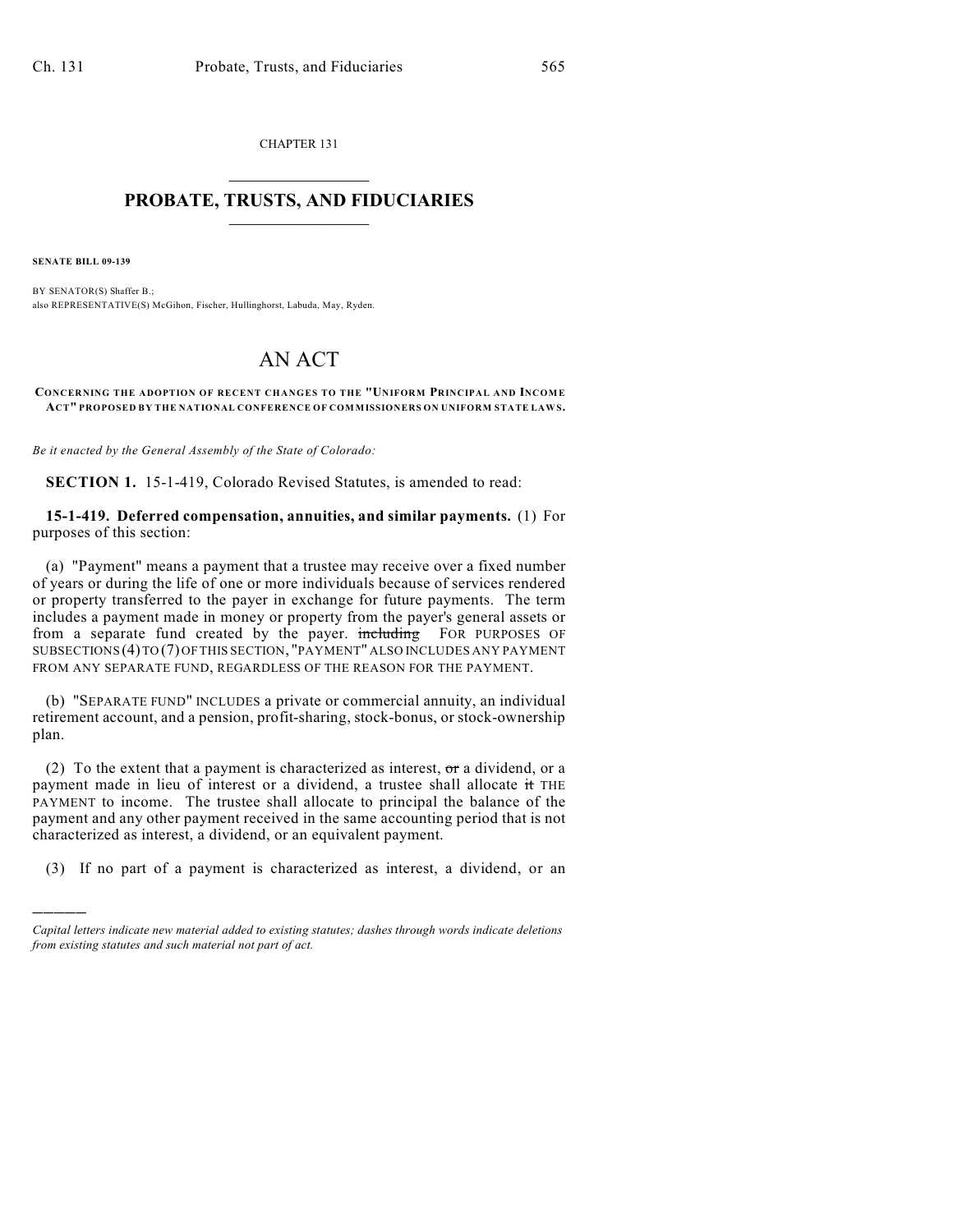equivalent payment, and all or part of the payment is required to be made, a trustee shall allocate to income ten percent of the part that is required to be made during the accounting period and the balance to principal. If no part of a payment is required to be made or the payment received is the entire amount to which the trustee is entitled, the trustee shall allocate the entire payment to principal. For purposes of this subsection (3), a payment is not "required to be made" REQUIRED TO BE MADE to the extent that it is made because the trustee exercises a right of withdrawal.

(4) If, to obtain an estate tax marital deduction for a trust, a trustee must allocate more of a payment to income than provided for by this section, the trustee shall allocate to income the additional amount necessary to obtain the marital deduction. EXCEPT AS OTHERWISE PROVIDED IN SUBSECTION (5) OF THIS SECTION, SUBSECTIONS (6) AND (7) OF THIS SECTION APPLY, AND SUBSECTIONS (2) AND (3) DO NOT APPLY, IN DETERMINING THE ALLOCATION OF A PAYMENT MADE FROM A SEPARATE FUND TO:

(a) A TRUST TO WHICH AN ELECTION TO QUALIFY FOR A MARITAL DEDUCTION UNDER 26 U.S.C. SEC. 2056 (b) (7), AS AMENDED, HAS BEEN MADE; OR

(b) A TRUST THAT QUALIFIES FOR THE MARITAL DEDUCTION UNDER 26 U.S.C. SEC. 2056 (b) (5), AS AMENDED.

(5) SUBSECTIONS (4), (6), AND (7) OF THIS SECTION DO NOT APPLY IF AND TO THE EXTENT THAT THE SERIES OF PAYMENTS WOULD, WITHOUT APPLICATION OF SAID SUBSECTION (4), QUALIFY FOR THE MARITAL DEDUCTION UNDER 26 U.S.C. SEC. 2056 (b) (7) (C), AS AMENDED.

(6) A TRUSTEE SHALL DETERMINE THE INTERNAL INCOME OF EACH SEPARATE FUND FOR THE ACCOUNTING PERIOD AS IF THE SEPARATE FUND WERE A TRUST SUBJECT TO THIS PART 4. UPON REQUEST OF THE SURVIVING SPOUSE, THE TRUSTEE SHALL DEMAND THAT THE PERSON ADMINISTERING THE SEPARATE FUND DISTRIBUTE THE INTERNAL INCOME TO THE TRUST. THE TRUSTEE SHALL ALLOCATE A PAYMENT FROM THE SEPARATE FUND TO INCOME TO THE EXTENT OF THE INTERNAL INCOME OF THE SEPARATE FUND AND DISTRIBUTE THAT AMOUNT TO THE SURVIVING SPOUSE. THE TRUSTEE SHALL ALLOCATE THE BALANCE OF THE PAYMENT TO PRINCIPAL. UPON REQUEST OF THE SURVIVING SPOUSE, THE TRUSTEE SHALL ALLOCATE PRINCIPAL TO INCOME TO THE EXTENT THE INTERNAL INCOME OF THE SEPARATE FUND EXCEEDS PAYMENTS MADE FROM THE SEPARATE FUND TO THE TRUST DURING THE ACCOUNTING PERIOD.

(7) IF A TRUSTEE CANNOT DETERMINE THE INTERNAL INCOME OF A SEPARATE FUND BUT CAN DETERMINE THE VALUE OF THE SEPARATE FUND, THE INTERNAL INCOME OF THE SEPARATE FUND IS DEEMED TO EQUAL FOUR PERCENT OF THE FUND'S VALUE, ACCORDING TO THE MOST RECENT STATEMENT OF VALUE PRECEDING THE BEGINNING OF THE ACCOUNTING PERIOD. IF THE TRUSTEE CAN DETERMINE NEITHER THE INTERNAL INCOME OF THE SEPARATE FUND NOR THE FUND'S VALUE, THE INTERNAL INCOME OF THE FUND IS DEEMED TO EQUAL THE PRODUCT OF THE INTEREST RATE AND THE PRESENT VALUE OF THE EXPECTED FUTURE PAYMENTS, AS DETERMINED UNDER26U.S.C. SEC. 7520, AS AMENDED, FOR THE MONTH PRECEDING THE ACCOUNTING PERIOD FOR WHICH THE COMPUTATION IS MADE.

 $(5)$  (8) This section does not apply to payments A PAYMENT governed by the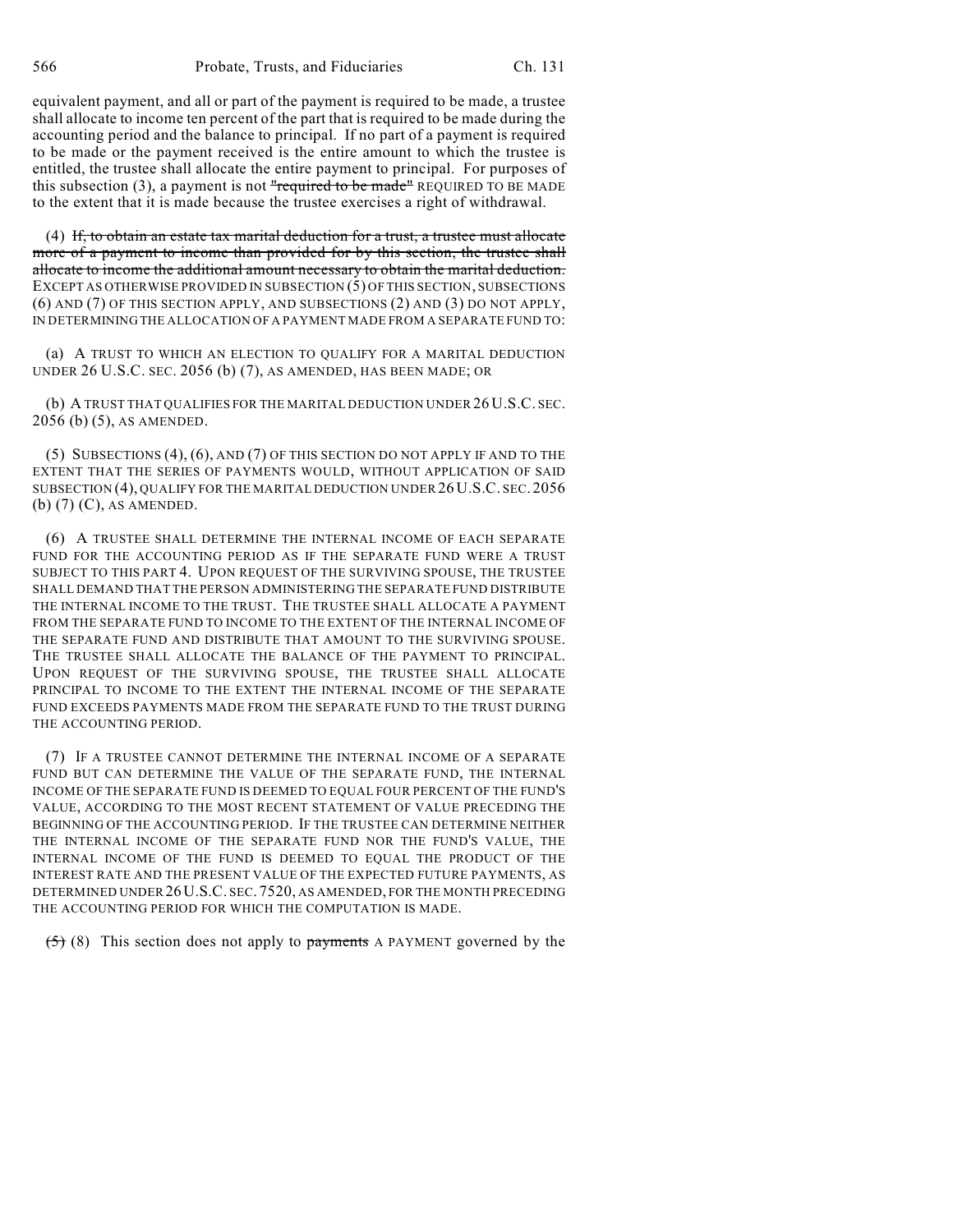provisions of section 15-1-420.

**SECTION 2.** 15-1-430, Colorado Revised Statutes, is amended to read:

**15-1-430. Income taxes.** (1) A tax required to be paid by a trustee based on receipts allocated to income must be paid from income.

(2) A tax required to be paid by a trustee based on receipts allocated to principal must be paid from principal, even if the tax is called an income tax by the taxing authority.

(3) A tax required to be paid by a trustee on the trust's share of an entity's taxable income must be paid: proportionately:

(a) From income to the extent that receipts from the entity are allocated ONLY to income; and

(b) From principal to the extent that RECEIPTS FROM THE ENTITY ARE ALLOCATED ONLY TO PRINCIPAL;

(I) Receipts from the entity are allocated to principal; and

(II) The trust's share of the entity's taxable income exceeds the total receipts described in paragraph (a) of this subsection  $(3)$  and subparagraph  $(I)$  of this paragraph (b).

(c) PROPORTIONATELY FROM PRINCIPAL AND INCOME TO THE EXTENT THAT RECEIPTS FROM THE ENTITY ARE ALLOCATED TO BOTH INCOME AND PRINCIPAL; AND

(d) FROM PRINCIPAL TO THE EXTENT THAT THE TAX EXCEEDS THE TOTAL RECEIPTS FROM THE ENTITY.

(4) For purposes of this section, receipts allocated to principal or income must be reduced by the amount distributed to a beneficiary from principal or income for which the trust receives a deduction in calculating the tax. AFTER APPLYING SUBSECTIONS (1) TO (3) OF THIS SECTION, THE TRUSTEE SHALL ADJUST INCOME OR PRINCIPAL RECEIPTS TO THE EXTENT THAT THE TRUST'S TAXES ARE REDUCED BECAUSE THE TRUST RECEIVES A DEDUCTION FOR PAYMENTS MADE TO A BENEFICIARY.

**SECTION 3.** Subpart 6 of part 4 of article 1 of title 15, Colorado Revised Statutes, is amended BY THE ADDITION OF A NEW SECTION to read:

**15-1-436. Transitional matters.** (1) SECTION 15-1-419, AS AMENDED BY SENATE BILL 09-139, ENACTED IN 2009, APPLIES TO A TRUST DESCRIBED IN SECTION 15-1-419 (4) ON AND AFTER THE FOLLOWING DATES:

(a) IF THE TRUST IS NOT FUNDED AS OF THE EFFECTIVE DATE OF THIS SECTION, THE DATE OF THE DECEDENT'S DEATH;

(b) IF THE TRUST IS INITIALLY FUNDED IN THE CALENDAR YEAR BEGINNING